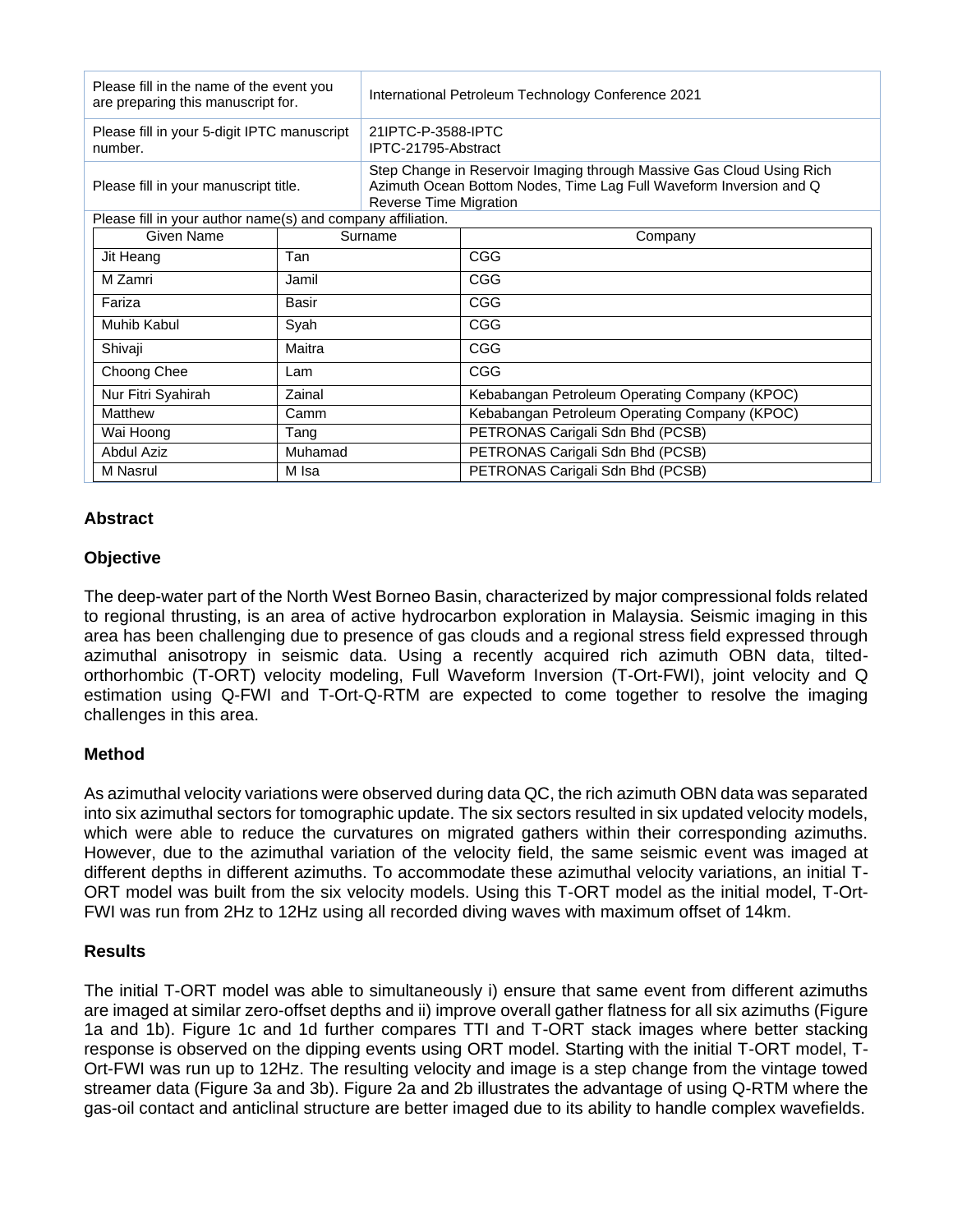The T-Ort-FWI velocity model was validated by analyzing the pre-stack depth migrated (PSDM) seismic data. Figure 3c and 3d shows cross-sections of the PSDM stack before and after the velocity model was updated. T-Ort-FWI velocity helps correct the gas velocity, resulting in better reservoir image below.

# **Conclusion**

Despite of high hydrocarbon potential in NW Borneo Basin, identifying reservoir distribution and continuity remain a challenge in this area. With rich azimuth OBN data, we have demonstrated that orthorhombic modeling and FWI can be used to resolve azimuthal anisotropy and slow gas cloud velocity. These eventually led to an improved reservoir image beneath gas cloud that can provide new ideas about the internal geometry of the crestal structure.



Figure 1: (a) Azimuthal moveout, seen as jitters on common-offset-common-azimuth gather using TTI model, (b) Jitter effect is resolved, to some extent by using an orthorhombic model, (c) Stack from TTI model, (d) Stack from orthorhombic model